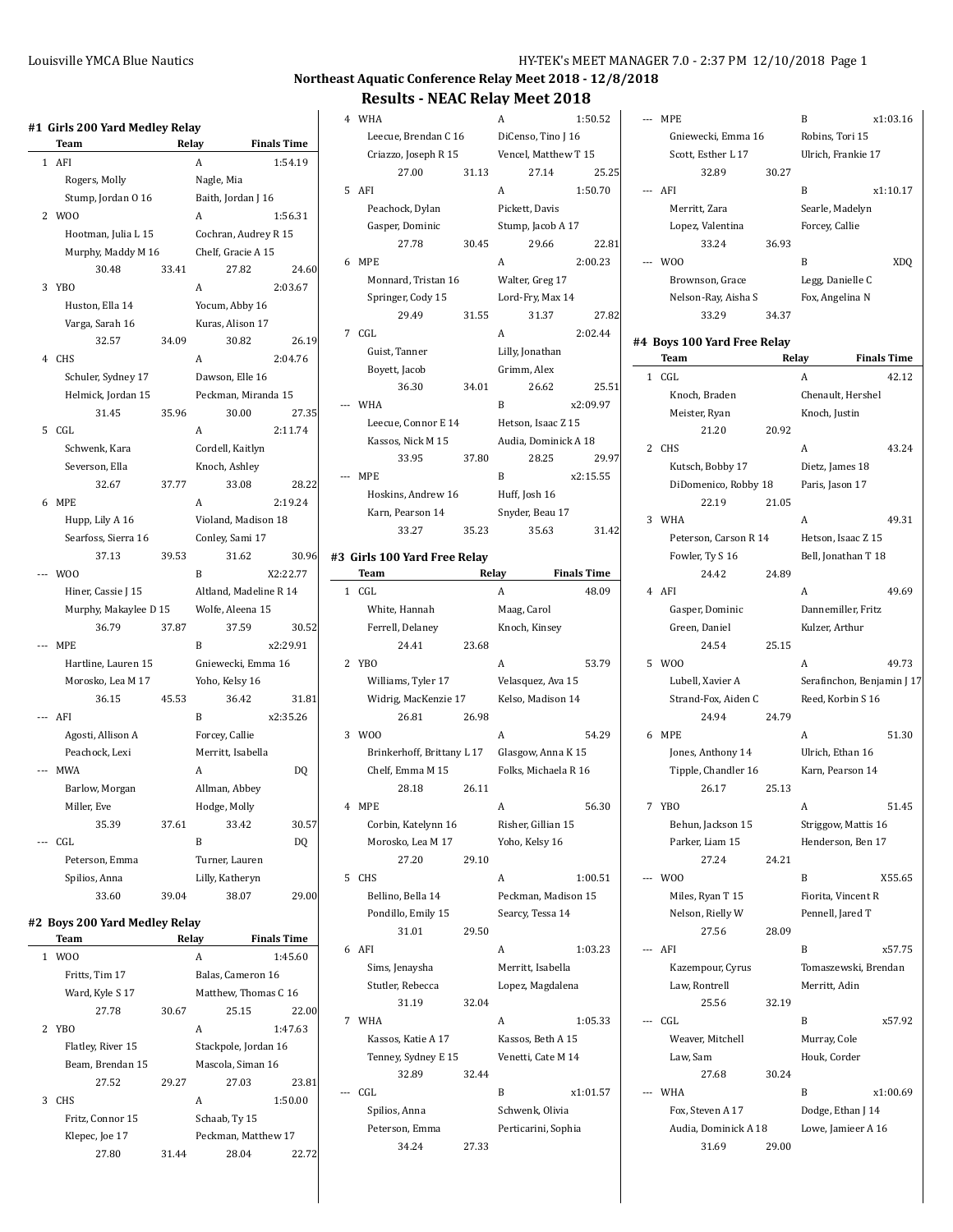$\mathbb{Z}$ 

# **Northeast Aquatic Conference Relay Meet 2018 - 12/8/2018**

**Results - NEAC Relay Meet 2018**

|                | Team                          |       | Relay                            | <b>Finals Time</b>               |
|----------------|-------------------------------|-------|----------------------------------|----------------------------------|
| 1              | <b>WHA</b>                    |       | A                                | 1:57.60                          |
|                | McBane, Katie A 17            |       | Mowatt-Larssen, Mia 17           |                                  |
|                | Lukco, Sydney J 15            |       | Walls, Lydia K 18                |                                  |
|                | 29.51                         | 30.09 | 30.55                            | 27.45                            |
| 2              | W00                           |       | A                                | 1:59.86                          |
|                | Kim, Min-Kyung 18             |       | Brinkerhoff, Brittany L 17       |                                  |
|                | Sibilia, Michelle A 17        |       | Loguidice, Emma E 16             |                                  |
|                | 28.79                         | 32.35 | 29.38                            | 29.34                            |
| 3              | <b>CHS</b>                    |       | A                                | 2:01.37                          |
|                | Schuler, Sydney 17            |       | Helmick, Jordan 15               |                                  |
|                | Washylychyn, Theresa 17       |       | Dawson, Elle 16                  |                                  |
|                | 29.16                         | 30.53 | 31.97                            | 29.71                            |
| 4              | AFI                           |       | A                                | 2:07.23                          |
|                | Moore, Emma                   |       | Stump, Jordan 0 16               |                                  |
|                | Sekerak, Sophia               |       | Nixon, Julia                     |                                  |
|                | 34.20                         | 28.13 | 30.41                            | 34.49                            |
| 5              | YB <sub>O</sub>               |       | A                                | 2:08.65                          |
|                | Castellano, Julia 17          |       | Huston, Ella 14                  |                                  |
|                | Yocum, Abby 16                |       | Varga, Sarah 16                  |                                  |
|                | 34.71                         | 32.09 | 31.28                            | 30.57                            |
| 6              | <b>MPE</b>                    |       | A                                | 2:15.76                          |
|                | Searfoss, Sierra 16           |       | Risher, Gillian 15               |                                  |
|                | Hardin, Haylee 15             |       | Nutter, Alexis 16                |                                  |
|                | 33.64                         | 36.16 | 34.18                            | 31.78                            |
| 7              | CGL                           |       | A                                | 2:26.32                          |
|                | Schwenk, Kara                 |       | Severson, Ella                   |                                  |
|                | Cordell, Kaitlyn              |       | Turner, Lauren                   |                                  |
|                | 32.17                         | 33.66 | 39.27                            | 41.22                            |
|                |                               |       |                                  |                                  |
|                |                               |       |                                  |                                  |
|                | #6 Boys 200 Yard Fly Relay    |       |                                  |                                  |
|                | Team                          |       | Relay                            | <b>Finals Time</b>               |
| $\mathbf{1}$   | YB <sub>O</sub>               |       | A                                | 1:43.67                          |
|                | Beam, Brendan 15              |       | Yocum, Justin 13                 |                                  |
|                | DunLany, Matthew 16           |       | Basista, Noah 17                 |                                  |
|                | 28.30                         | 28.30 | 23.85                            | 23.22                            |
|                | <b>WHA</b>                    |       | A                                | 1:49.67                          |
| $\overline{2}$ | Criazzo, Joseph R 15          |       | Leecue, Brendan C 16             |                                  |
|                | Vencel, Matthew T 15          |       | DiCenso, Tino J 16               |                                  |
|                | 28.62                         | 28.25 | 28.09                            |                                  |
| 3              | <b>CHS</b>                    |       | A                                | 1:51.56                          |
|                | Colonna, Nick 16              |       | Dietz, James 18                  |                                  |
|                | DiDomenico, Robby 18          |       | Kutsch, Bobby 17                 |                                  |
|                | 29.03                         | 27.44 | 28.55                            |                                  |
|                | 4 AFI                         |       | A                                | 1:52.38                          |
|                | Michael, Ben                  |       |                                  |                                  |
|                | Pickett, Davis                |       | Murray, Jacob<br>Peachock, Dylan |                                  |
|                |                               |       |                                  |                                  |
|                | 28.68                         | 28.38 | 27.92                            |                                  |
| 5              | W <sub>0</sub>                |       | A                                | 1:57.04                          |
|                | Glasgow, Andrew W 14          |       | Serafinchon, Benjamin J 17       |                                  |
|                | Sibilia, John P 14            |       | Schonfeld, Seth C 18             |                                  |
|                | 27.99                         | 32.31 | 29.00                            |                                  |
| 6              | CGL                           |       | A                                | 1:58.27                          |
|                | Boyett, Jacob<br>Flood, David |       | Kirkman, Cody<br>Binius, Bryce   | 24.71<br>26.54<br>27.40<br>27.74 |

|                    |                                                                                                                                              |                                                                      | 2:07.20                                                                                                                                                                                                                               |
|--------------------|----------------------------------------------------------------------------------------------------------------------------------------------|----------------------------------------------------------------------|---------------------------------------------------------------------------------------------------------------------------------------------------------------------------------------------------------------------------------------|
|                    |                                                                                                                                              |                                                                      |                                                                                                                                                                                                                                       |
|                    |                                                                                                                                              |                                                                      |                                                                                                                                                                                                                                       |
|                    |                                                                                                                                              |                                                                      | 29.08                                                                                                                                                                                                                                 |
|                    |                                                                                                                                              |                                                                      |                                                                                                                                                                                                                                       |
| Team               |                                                                                                                                              |                                                                      | <b>Finals Time</b>                                                                                                                                                                                                                    |
| W <sub>0</sub>     |                                                                                                                                              | A                                                                    | 2:39.37                                                                                                                                                                                                                               |
|                    |                                                                                                                                              |                                                                      |                                                                                                                                                                                                                                       |
|                    |                                                                                                                                              | Miller, Holly C 17                                                   |                                                                                                                                                                                                                                       |
| 34.48              | 33.82                                                                                                                                        | 32.31                                                                | 27.31                                                                                                                                                                                                                                 |
| 31.45              |                                                                                                                                              |                                                                      |                                                                                                                                                                                                                                       |
| 2 MPE              |                                                                                                                                              | A                                                                    | 2:51.38                                                                                                                                                                                                                               |
| Hupp, Lily A 16    |                                                                                                                                              | Conley, Sami 17                                                      |                                                                                                                                                                                                                                       |
| Risher, Gillian 15 |                                                                                                                                              | Tipple, Madison 18                                                   |                                                                                                                                                                                                                                       |
| 35.29              | 36.71                                                                                                                                        | 42.74                                                                | 25.78                                                                                                                                                                                                                                 |
| 30.86              |                                                                                                                                              |                                                                      |                                                                                                                                                                                                                                       |
| 3 YBO              |                                                                                                                                              | A                                                                    | 2:51.91                                                                                                                                                                                                                               |
| Koellner, Corra 14 |                                                                                                                                              | Widrig, MacKenzie 17                                                 |                                                                                                                                                                                                                                       |
| Velasquez, Ava 15  |                                                                                                                                              | Williams, Tyler 17                                                   |                                                                                                                                                                                                                                       |
| 36.13              | 35.78                                                                                                                                        | 37.94                                                                | 30.01                                                                                                                                                                                                                                 |
| 32.05              |                                                                                                                                              |                                                                      |                                                                                                                                                                                                                                       |
| 4 CHS              |                                                                                                                                              | A                                                                    | 2:55.81                                                                                                                                                                                                                               |
| Searcy, Tessa 14   |                                                                                                                                              | Shelley, Kristin 17                                                  |                                                                                                                                                                                                                                       |
| Helmick, Jordan 15 |                                                                                                                                              | Kelty, Isabella 16                                                   |                                                                                                                                                                                                                                       |
| 37.28              | 36.36                                                                                                                                        | 37.61                                                                | 30.37                                                                                                                                                                                                                                 |
| 34.19              |                                                                                                                                              |                                                                      |                                                                                                                                                                                                                                       |
| CGL                |                                                                                                                                              | A                                                                    | 2:58.98                                                                                                                                                                                                                               |
| Peterson, Emma     |                                                                                                                                              | Turner, Lauren                                                       |                                                                                                                                                                                                                                       |
|                    |                                                                                                                                              |                                                                      |                                                                                                                                                                                                                                       |
|                    |                                                                                                                                              |                                                                      | 30.36                                                                                                                                                                                                                                 |
|                    |                                                                                                                                              |                                                                      |                                                                                                                                                                                                                                       |
|                    |                                                                                                                                              |                                                                      | 3:03.99                                                                                                                                                                                                                               |
|                    |                                                                                                                                              |                                                                      |                                                                                                                                                                                                                                       |
|                    |                                                                                                                                              |                                                                      |                                                                                                                                                                                                                                       |
|                    |                                                                                                                                              |                                                                      | 31.11                                                                                                                                                                                                                                 |
|                    |                                                                                                                                              |                                                                      |                                                                                                                                                                                                                                       |
|                    |                                                                                                                                              |                                                                      | 3:18.29                                                                                                                                                                                                                               |
| Duryea, Grace      |                                                                                                                                              | Forcey, Callie                                                       |                                                                                                                                                                                                                                       |
|                    |                                                                                                                                              | Sims, Jenaysha                                                       |                                                                                                                                                                                                                                       |
| Nixon, Julia       |                                                                                                                                              |                                                                      |                                                                                                                                                                                                                                       |
| 40.59<br>37.06     | 43.63                                                                                                                                        | 43.45                                                                | 33.56                                                                                                                                                                                                                                 |
|                    | 7 MPE<br>Jones, Anthony 14<br>29.86<br>Severson, Ella<br>34.71<br>34.70<br>6 MWA<br>Barlow, Morgan<br>Miller, Eve<br>35.40<br>37.77<br>7 AFI | Tipple, Chandler 16<br>33.62<br>Murphy, Maddy M 16<br>38.37<br>36.76 | A<br>Karn, Pearson 14<br>Locke, Taylor 16<br>34.64<br>#7 Girls 250 Yard Medley Crescendo Relay<br>Relay<br>Brinkerhoff, Brittany L 17 Davis, Fiona G 18<br>Knoch, Ashley<br>40.84<br>A<br>Allman, Abbey<br>Hodge, Molly<br>42.95<br>A |

|   | Team               | Relay |                   | <b>Finals Time</b> |
|---|--------------------|-------|-------------------|--------------------|
| 1 | <b>MWA</b>         |       | A                 | 2:19.96            |
|   | Sunkle, Cameron 17 |       | Haines, Magnus    |                    |
|   | Miller, Braxton    |       | McGuire, Fynn     |                    |
|   | 28.14              | 27.80 | 29.60             | 26.40              |
|   | 28.02              |       |                   |                    |
| 2 | YB <sub>O</sub>    |       | А                 | 2:22.05            |
|   | Parker, Liam 15    |       | Mascola, Siman 16 |                    |
|   | Linker. Will 17    |       | Flatley, River 15 |                    |
|   | 31.03              | 28.96 | 28.96             | 25.45              |
|   | 27.65              |       |                   |                    |

|                | CHS                              |       | A                      | 2:26.56             |
|----------------|----------------------------------|-------|------------------------|---------------------|
|                | Fritz, Connor 15                 |       | Schaab, Ty 15          |                     |
|                | Colonna, Nick 16                 |       | Dietz, Luke 14         |                     |
|                | 27.32                            | 30.69 | 35.32                  | 24.57               |
|                | 28.66                            |       |                        |                     |
|                | 4 WOO                            |       | A                      | 2:28.76             |
|                | Scheibert, Rain                  |       | Strand-Fox, Tyler      |                     |
|                | Schonfeld, Seth C 18             |       | Boucher, Jaden B 15    |                     |
|                | 31.23                            | 30.73 | 34.04                  | 24.28               |
|                | 28.48                            |       |                        |                     |
| 5              | <b>MPE</b>                       |       | A                      | 2:45.19             |
|                | Hoskins, Andrew 16               |       | Huff, Josh 16          |                     |
|                | Springer, Cody 15                |       | Tipple, Chandler 16    |                     |
|                | 30.67                            | 34.30 | 37.16                  | 30.67               |
|                | 32.39                            |       |                        |                     |
|                | 6 CGL                            |       | A                      | 2:50.27             |
|                | Weaver, Mitchell                 |       | Lilly, Jonathan        |                     |
|                | Guist, Tanner                    |       | Grimm, Alex            |                     |
|                | 34.09                            | 35.01 | 41.24                  | 27.45               |
|                | 32.48                            |       |                        |                     |
| 7              | AFI                              |       | A                      | 2:55.68             |
|                | Tomaszewski, Brendan             |       | Law, Rontrell          |                     |
|                | Green, Daniel                    |       | Kazempour, Cyrus       |                     |
|                | 37.05                            | 38.70 | 36.73                  | 29.39               |
|                | 33.81                            |       |                        |                     |
|                |                                  |       |                        |                     |
|                | #9 Girls 1 mtr Diving            |       |                        |                     |
|                | Name                             | Age   | Team                   | <b>Finals Score</b> |
| $\mathbf{1}$   | Diving, Girls A                  |       | YBO                    | 151.05              |
|                | 2 Diving, Girls A                |       | W <sub>0</sub>         | 145.00              |
|                | 3 Diving, Girls A                |       | MPE                    | 140.10              |
|                | --- Diving, Girls B              |       | YBO                    | X139.65             |
|                | --- Diving, Girls C              |       |                        |                     |
|                |                                  |       | YB <sub>O</sub>        | X128.50             |
|                | --- Diving, Girls A              |       | AFI                    | X70.45              |
|                |                                  |       |                        |                     |
|                | #10 Boys 1 mtr Diving<br>Name    | Age   | Team                   | <b>Finals Score</b> |
| $\mathbf{1}$   | Diving, Boys A                   |       | WHA                    | 149.15              |
| 2              |                                  |       | CHS                    | 105.80              |
| 3              | Diving, Boys A<br>Diving, Boys A |       | W <sub>0</sub>         | 101.20              |
|                |                                  |       |                        |                     |
|                | #11  Girls 200 Yard Free Relay   |       |                        |                     |
|                | <b>Team</b>                      | Relay |                        | <b>Finals Time</b>  |
| 1              | CGL                              |       | A                      | 1:45.69             |
|                | White, Hannah                    |       | Maag, Carol            |                     |
|                | Ferrell, Delaney                 |       | Knoch, Kinsey          |                     |
|                | 26.74                            | 26.77 | 27.08                  | 25.10               |
| 2              | <b>YBO</b>                       |       | A                      | 1:45.84             |
|                | Dinapoli, Alyssa 16              |       | Williams, Tyler 17     |                     |
|                | Markovitch, Jennah 17            |       | Flatley, Mikel 17      |                     |
|                | 26.57                            | 28.98 | 25.24                  | 25.05               |
| 3              | W <sub>0</sub>                   |       | A                      | 1:47.19             |
|                | Miller, Holly C 17               |       | Sibilia, Michelle A 17 |                     |
|                | Frantz, Olivia 15                |       | Loguidice, Emma E 16   |                     |
|                | 26.80                            | 26.68 | 27.00                  | 26.71               |
| $\overline{4}$ | AFI                              |       | A                      | 1:49.30             |
|                | Baith, Jordan J 16               |       | Nutter, Rylie C 17     |                     |
|                | Moore, Emma                      |       | Nagle, Mia             |                     |
|                | 26.18                            | 27.00 | 29.89                  | 26.23               |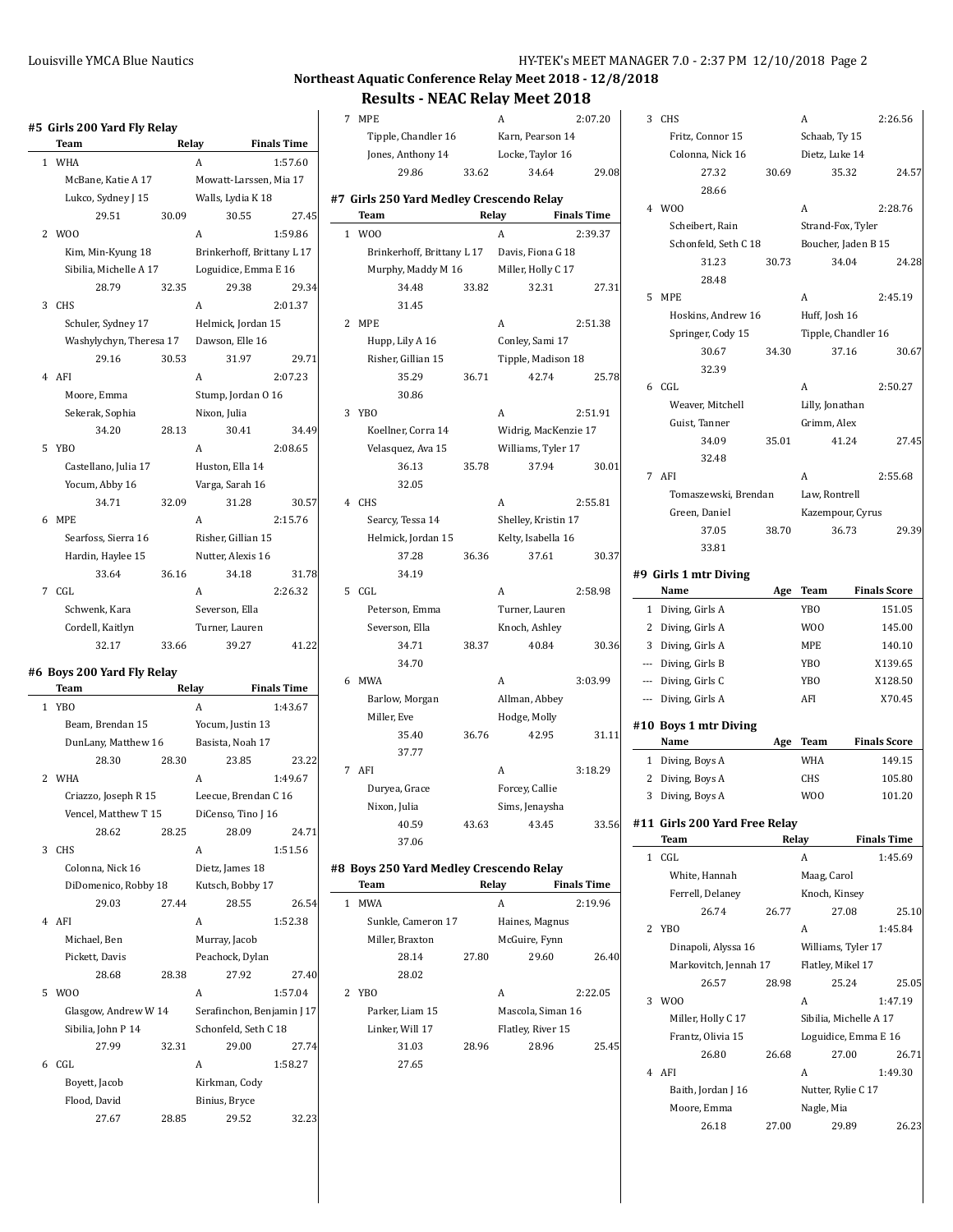### **Northeast Aquatic Conference Relay Meet 2018 - 12/8/2018 Results - NEAC Relay Meet 2018**

## **(#11 Girls 200 Yard Free Relay)** 5 MPE A 1:55.17 Tipple, Madison 18 Collins, Heaven 16 Corbin, Katelynn 16 Nutter, Alexis 16 27.32 30.44 30.21 27.20 6 CHS A 2:03.03 Washylychyn, Theresa 17 Shelley, Kristin 17 Broker, Brenna 16 Ahmad, Sabreen 16 28.94 31.87 15.19 47.03 7 WHA 2:12.85 McBane, Katie A 17 Mowatt-Larssen, Mia 17 Kassos, Katie A 17 Venetti, Cate M 14 27.61 28.59 38.65 38.00 --- WOO B X2:04.77 Glasgow, Anna K 15 Machado, Victoria A 16 Wolfe, Aleena 15 Murphy, Makaylee D 15 31.26 32.56 29.66 31.29 --- CGL B x2:11.85 Curran, Darby Janssen, Sophia Marmon, Julia Curran, Delaney 31.68 32.52 1:07.65 --- MPE B x2:19.63 Ulrich, Frankie 17 Scott, Esther L 17 Robins, Tori 15 Gniewecki, Emma 16 34.13 33.76 35.20 36.54 -- AFI B x2:46.96 Nuesser, Abby Merritt, Zara Lopez, Valentina Lopez, Magdalena 38.13 41.57 48.73 38.53 **#12 Boys 200 Yard Free Relay Team Relay Finals Time** 1 WOO A 1:32.77 Matthew, Thomas C 16 Ward, Kyle S 17 Glasgow, Andrew W 14 Balas, Cameron 16 22.29 22.40 24.24 23.84 2 AFI A 1:40.09 Stump, Jacob A 17 Michael, Ben Scantling, James Murray, Jacob 23.12 24.10 25.52 27.35 3 MPE A 1:43.98 Locke, Taylor 16 Bracken, Micah 16 Jones, Anthony 14 Vereb, Jacob 17 26.50 25.74 27.33 24.41 4 YBO A 1:44.14 Behun, Jackson 15 Cailor, Carter 15 Beam, Brendan 15 Henderson, Ben 17 29.27 24.40 25.94 24.53

5 WHA A 1:46.04 Vencel, Matthew T 15 Criazzo, Joseph R 15 Peterson, Carson R 14 Bell, Jonathan T 18 26.17 26.96 27.41 25.50 -- WOO B X1:53.88 Strand-Fox, Aiden C Miles, Ryan T 15 Reed, Korbin S 16 Nelson, Rielly W 30.35 28.31 27.84 27.38

|                | RESUITS - NEAL REIAV MEET ZUT8         |       |                      |                    |
|----------------|----------------------------------------|-------|----------------------|--------------------|
|                | WHA                                    |       | B                    | x1:59.60           |
|                | Fowler, Ty S 16                        |       | Fox, Steven A 17     |                    |
|                | Kassos, Nick M 15                      |       | Leecue, Connor E 14  |                    |
|                | 29.31                                  | 28.84 | 31.19                | 30.26              |
|                | CGL                                    |       | B                    | x2:02.67           |
|                | Theriault, Daniel                      |       | Deskin, Riley        |                    |
|                | Flood, David                           |       | Houk, Corder         |                    |
|                | 33.22                                  | 30.79 | 27.62                | 31.04              |
|                | --- AFI                                |       | B                    | x2:09.46           |
|                | Kazempour, Cyrus                       |       | Tomaszewski, Brendan |                    |
|                | Sauter, Spencer                        |       | Merritt, Adin        |                    |
|                | 28.65                                  | 28.00 | 30.71                | 42.10              |
|                | --- MPE                                |       | B                    | x2:13.00           |
|                | Bracken, Noah                          |       | Waters, Grant        |                    |
|                | Snyder, Beau 17                        |       | Mariani, Dominic     |                    |
|                | 35.53                                  |       |                      |                    |
|                | CGL                                    |       | A                    | DQ                 |
|                | Knoch, Braden                          |       | Chenault, Hershel    |                    |
|                | Meister, Ryan                          |       | Knoch, Justin        |                    |
|                | 23.73                                  | 22.74 | 23.15                | 22.94              |
|                |                                        |       |                      |                    |
|                | #13  Girls 200 Yard Back Relay<br>Team |       | Relay                | <b>Finals Time</b> |
| $\mathbf{1}$   | W <sub>0</sub>                         |       | А                    | 1:57.43            |
|                | Hootman, Julia L 15                    |       | Kim, Min-Kyung 18    |                    |
|                | Frantz, Olivia 15                      |       | Chelf, Gracie A 15   |                    |
|                | 30.53                                  | 28.21 | 30.86                | 27.83              |
| 2              | <b>CHS</b>                             |       | A                    | 2:05.39            |
|                | Schuler, Sydney 17                     |       | Klepec, Sarah 14     |                    |
|                | Dawson, Elle 16                        |       | Peckman, Miranda 15  |                    |
|                | 31.52                                  | 31.91 | 28.93                | 33.03              |
| 3              | AFI                                    |       | A                    | 2:09.45            |
|                | Rogers, Molly                          |       | Stutler, Rebecca     |                    |
|                | Duryea, Grace                          |       | Agosti, Allison A    |                    |
|                | 28.30                                  | 33.85 | 34.62                | 32.68              |
| 4              | <b>MPE</b>                             |       | A                    | 2:26.70            |
|                | Collins, Heaven 16                     |       | Hupp, Lily A 16      |                    |
|                | Robins, Tori 15                        |       | Hartline, Lauren 15  |                    |
|                | 34.41                                  | 34.29 | 46.76                | 31.24              |
|                | MWA                                    |       | A                    | DQ                 |
|                | Barlow, Morgan                         |       | Allman, Abbey        |                    |
|                | Hodge, Molly                           |       | Miller, Eve          |                    |
|                | 36.04                                  | 35.37 | 32.99                | 35.17              |
| $\overline{a}$ | <b>YBO</b>                             |       | A                    | DQ                 |
|                | Kelso, Madison 14                      |       | Velasquez, Ava 15    |                    |
|                | Huston, Ella 14                        |       | Dinapoli, Alyssa 16  |                    |
|                | 37.41                                  | 34.59 | 31.02                | 28.04              |
| $\overline{a}$ | CGL                                    |       | A                    | DQ                 |
|                | Lowe, Shadara                          |       | Varela, Jeily        |                    |
|                | Knoch, Ashley                          |       | Schwenk, Kara        |                    |
|                | 37.08                                  | 42.06 | 35.57                | 31.84              |
|                |                                        |       |                      |                    |

### **#14 Boys 200 Yard Back Relay**

 $\overline{\phantom{a}}$ 

| Team                | Relay            | <b>Finals Time</b> |
|---------------------|------------------|--------------------|
| CHS.                | А                | 1:50.58            |
| Peckman, Matthew 17 | Fritz, Connor 15 |                    |
| Colonna, Nick 16    | Dietz, Luke 14   |                    |
| 28.37               | 26.84<br>2914    | 26.23              |

| 2 | W <sub>0</sub>                                 |       | А                     | 2:00.53 |
|---|------------------------------------------------|-------|-----------------------|---------|
|   | Fritts, Tim 17                                 |       | Scheibert, Rain       |         |
|   | Serafinchon, Benjamin J 17 Boucher, Jaden B 15 |       |                       |         |
|   | 27.55                                          | 32.61 | 33.82                 | 26.55   |
| 3 | <b>MPE</b>                                     |       | A                     | 2:04.00 |
|   | Lord-Fry, Max 14                               |       | Hoskins, Andrew 16    |         |
|   | Ulrich, Ethan 16                               |       | Monnard, Tristan 16   |         |
|   | 33.56                                          | 30.59 | 32.32                 | 27.53   |
| 4 | WHA                                            |       | A                     | 2:14.88 |
|   | Leecue, Brendan C 16                           |       | Hetson, Isaac Z 15    |         |
|   | Dodge, Ethan J 14                              |       | Peterson, Carson R 14 |         |
|   | 27.24                                          | 31.04 | 43.37                 | 33.23   |
| 5 | AFI                                            |       | A                     | 2:20.20 |
|   | Scantling, James                               |       | Dannemiller, Fritz    |         |
|   | Kulzer, Arthur                                 |       | Sauter, Spencer       |         |
|   | 31.57                                          | 30.58 | 34.34                 | 43.71   |
| 6 | CGL                                            |       | A                     | 2:31.97 |
|   | Lipster, Greg                                  |       | Houk, Corder          |         |
|   | Grimm, Alex                                    |       | Weaver, Mitchell      |         |
|   | 38.00                                          | 40.07 | 35.23                 | 38.67   |
|   | YB <sub>0</sub>                                |       | A                     | DO      |
|   | Parker, Liam 15                                |       | Linker, Will 17       |         |
|   | Cailor, Carter 15                              |       | Flatley, River 15     |         |
|   | 33.28                                          | 25.10 | 28.01                 | 25.93   |

#### **#15 Girls 400 Yard 4x100 I.M Relay**

|    | Team            |                        | Relay   |                        | <b>Finals Time</b> |
|----|-----------------|------------------------|---------|------------------------|--------------------|
| 1  | W <sub>00</sub> |                        |         | A                      | 4:34.08            |
|    |                 | Kim, Min-Kyung 18      |         | Hootman, Julia L 15    |                    |
|    |                 | Cochran, Audrey R 15   |         | Sibilia, Michelle A 17 |                    |
|    |                 | 30.12                  | 1:08.09 | 31.00                  | 1:09.47            |
|    |                 | 32.25                  | 1:08.21 | 32.16                  | 1:08.31            |
| 2  | <b>WHA</b>      |                        |         | A                      | 4:38.76            |
|    |                 | McBane, Katie A 17     |         | Walls, Lydia K 18      |                    |
|    |                 | Mowatt-Larssen, Mia 17 |         | Lukco, Sydney J 15     |                    |
|    |                 | 31.45                  | 1:09.49 | 30.76                  | 1:09.31            |
|    |                 | 30.75                  | 1:10.97 | 31.65                  | 1:08.99            |
| 3  | YB <sub>0</sub> |                        |         | A                      | 4:39.24            |
|    |                 | Yocum, Abby 16         |         | Kelso, Madison 14      |                    |
|    |                 | Markovitch, Jennah 17  |         | Flatley, Mikel 17      |                    |
|    |                 | 34.07                  | 1:10.91 | 35.25                  | 1:17.78            |
|    |                 | 30.76                  | 1:36.52 | 34.23                  | 34.03              |
| 4  | <b>CHS</b>      |                        |         | A                      | 5:13.12            |
|    |                 | Esper, Catherine 14    |         | Kelty, Isabella 16     |                    |
|    |                 | Peckman, Madison 15    |         | Klepec, Sarah 14       |                    |
|    |                 | 34.82                  | 1:18.60 | 20.93                  | 1:14.92            |
|    |                 | 15.59                  | 1:24.57 | 34.05                  | 1:15.03            |
| 5. | AFI             |                        |         | A                      | 5:15.36            |
|    |                 | Agosti, Allison A      |         | Peachock, Lexi         |                    |
|    |                 | Searle, Hannah         |         | Nixon, Julia           |                    |
|    |                 | 32.78                  | 1:10.09 | 35.58                  | 1:19.44            |
|    |                 | 40.30                  | 1:26.03 | 33.92                  | 1:19.80            |
| 6  | <b>MPE</b>      |                        |         | A                      | 5:26.28            |
|    |                 | Violand, Madison 18    |         | Searfoss, Sierra 16    |                    |
|    |                 | Scott, Esther L 17     |         | Hardin, Taylor 15      |                    |
|    |                 | 37.92                  | 1:18.29 | 16.36                  | 1:18.38            |
|    |                 | 15.92                  | 1:25.94 | 37.37                  | 1:23.67            |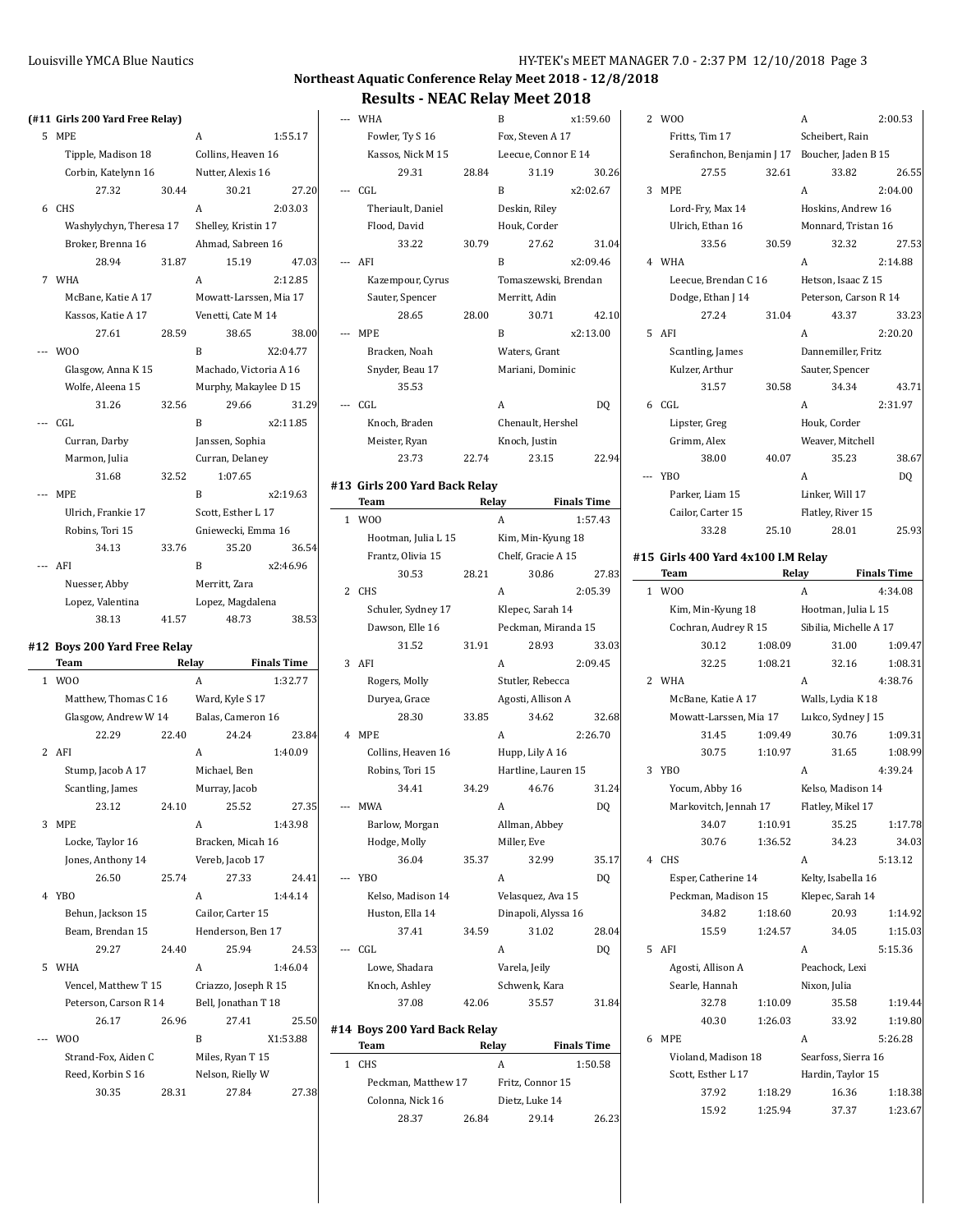## **Northeast Aquatic Conference Relay Meet 2018 - 12/8/2018 Results - NEAC Relay Meet 2018**

# **(#15 Girls 400 Yard 4x100 I.M Relay)**

| Team                               | Relay   |                     | <b>Finals Time</b> |
|------------------------------------|---------|---------------------|--------------------|
| #16 Boys 400 Yard 4x100 I.M. Relay |         |                     |                    |
| 16.44                              | 42.47   | 55.47               | 2:16.09            |
| 36.70                              | 1:19.70 | 16.95               | 1:31.80            |
| Varela, Jeily                      |         | Cordell, Kaitlyn    |                    |
| Lilly, Katheryn                    |         | Perticarini, Sophia |                    |
| CGL.                               | А       |                     | 5:50.06            |

| 1 | <b>YBO</b>     |                    |         | A                    | 3:53.47 |
|---|----------------|--------------------|---------|----------------------|---------|
|   |                | Basista, Noah 17   |         | Yocum, Justin 13     |         |
|   |                | Mascola, Siman 16  |         | DunLany, Matthew 16  |         |
|   |                | 19.99              | 48.86   | 28.90                | 1:05.16 |
|   |                | 29.66              | 1:03.59 | 25.83                | 55.86   |
| 2 | <b>CHS</b>     |                    |         | A                    | 4:16.00 |
|   |                | Dietz, Luke 14     |         | Klepec, Joe 17       |         |
|   |                | Paris, Jason 17    |         | Schaab, Ty 15        |         |
|   |                | 24.02              | 57.74   | 29.35                | 1:03.34 |
|   |                | 26.80              | 1:01.49 | 32.09                | 1:13.43 |
| 3 | <b>MWA</b>     |                    |         | A                    | 4:18.14 |
|   |                | Haines, Magnus     |         | McGuire, Fynn        |         |
|   |                | Sunkle, Cameron 17 |         | Miller, Braxton      |         |
|   |                | 24.19              | 57.64   | 31.14                | 1:08.21 |
|   |                | 28.68              | 1:06.58 | 26.42                | 1:05.71 |
| 4 | W <sub>0</sub> |                    |         | A                    | 4:26.22 |
|   |                | Fritts, Tim 17     |         | Schonfeld, Seth C 18 |         |
|   |                | Strand-Fox, Tyler  |         | Sibilia, John P 14   |         |
|   |                | 23.31              | 58.79   | 30.78                | 1:07.09 |
|   |                | 31.17              | 1:06.48 | 31.14                | 1:13.86 |
| 5 | <b>MPE</b>     |                    |         | A                    | 4:40.73 |
|   |                | Springer, Cody 15  |         | Ulrich, Ethan 16     |         |
|   |                | Lord-Fry, Max 14   |         | Bracken, Micah 16    |         |
|   |                | 29.07              | 1:04.18 | 32.73                | 1:11.18 |
|   |                | 32.50              | 1:11.29 | 31.40                | 1:14.08 |
| 6 | CGL            |                    |         | A                    | 4:45.22 |
|   |                | Lilly, Jonathan    |         | Lipster, Greg        |         |
|   |                | Kirkman, Cody      |         | Boyett, Jacob        |         |
|   |                | 30.62              | 1:10.22 | 16.32                | 1:15.33 |
|   |                | 30.29              | 1:07.04 | 30.92                | 1:12.63 |
|   | AFI            |                    |         | A                    | DQ      |
|   |                | Green, Daniel      |         | Law, Rontrell        |         |
|   |                | Sauter, Spencer    |         | Kulzer, Arthur       |         |
|   |                | 27.15              | 1:05.53 | 42.95                | 1:30.52 |
|   |                | 46.61              | 1:35.39 | 35.63                | 1:20.92 |

## **#17 Girls 200 Yard Breast Relay**

|   | Team                   | Relay |                      | <b>Finals Time</b> |
|---|------------------------|-------|----------------------|--------------------|
|   | AFI                    |       | А                    | 2:15.52            |
|   | Nagle, Mia             |       | Sekerak, Sophia      |                    |
|   | Nutter, Rylie C 17     |       | Stump, Jordan 0 16   |                    |
|   | 32.75                  | 36.06 | 34.86                | 31.85              |
| 2 | W <sub>0</sub>         |       | А                    | 2:25.50            |
|   | Davis, Fiona G 18      |       | Loguidice, Emma E 16 |                    |
|   | Altland, Madeline R 14 |       | Cochran, Audrey R 15 |                    |
|   | 37.70                  | 37.34 | 37.09                | 33.37              |

|              | 3 YBO                |       | А                    | 2:29.31 |
|--------------|----------------------|-------|----------------------|---------|
|              | Castellano, Julia 17 |       | Kuras, Alison 17     |         |
|              | Widrig, MacKenzie 17 |       | Varga, Sarah 16      |         |
|              | 40.80                | 34.54 | 38.30                | 35.67   |
| $\mathbf{4}$ | <b>MPE</b>           |       | A                    | 2:39.13 |
|              | Conley, Sami 17      |       | Hardin, Haylee 15    |         |
|              | Morosko, Lea M 17    |       | Violand, Madison 18  |         |
|              | 37.45                | 41.31 | 42.80                | 37.57   |
| 5            | <b>CHS</b>           |       | A                    | 2:41.10 |
|              | Ahmad, Sabreen 16    |       | Broker, Brenna 16    |         |
|              | Klepec, Sarah 14     |       | Durham, Mackenzie 16 |         |
|              | 42.65                | 38.85 | 15.82                | 1:03.78 |
|              | 6 <sub>CGI</sub>     |       | A                    | 2:47.00 |
|              | Curran, Darby        |       | Curran, Delaney      |         |
|              | Perticarini, Sophia  |       | Lilly, Katheryn      |         |
|              | 40.23                | 40.38 | 48.15                | 38.24   |
| 7            | <b>WHA</b>           |       | A                    | 3:09.73 |
|              | Kassos, Katie A 17   |       | Kassos, Beth A 15    |         |
|              | Tenney, Sydney E 15  |       | Venetti, Cate M 14   |         |
|              | 52.41                | 41.44 | 41.86                | 54.02   |
|              |                      |       |                      |         |

### **#18 Boys 200 Yard Breast Relay**

 $\frac{1}{2}$ 

|                | <b>Team</b>          | Relay |                    | <b>Finals Time</b> |
|----------------|----------------------|-------|--------------------|--------------------|
|                | 1 YBO                |       | A                  | 2:04.12            |
|                | Stackpole, Jordan 16 |       | Yocum, Justin 13   |                    |
|                | Cailor, Carter 15    |       | Basista, Noah 17   |                    |
|                | 29.39                | 35.20 | 32.07              | 27.46              |
| $\overline{2}$ | W <sub>0</sub>       |       | A                  | 2:11.72            |
|                | Balas, Cameron 16    |       | Lubell, Xavier A   |                    |
|                | Sibilia, John P 14   |       | Strand-Fox, Tyler  |                    |
|                | 30.32                | 34.22 | 34.62              | 32.56              |
| 3              | <b>MWA</b>           |       | A                  | 2:11.91            |
|                | Miller, Braxton      |       | McGuire, Fynn      |                    |
|                | Sunkle, Cameron 17   |       | Haines, Magnus     |                    |
|                | 35.83                | 34.45 | 32.78              | 28.85              |
| 4              | <b>MPE</b>           |       | A                  | 2:13.45            |
|                | Walter, Greg 17      |       | Bracken, Micah 16  |                    |
|                | Huff, Josh 16        |       | Vereb, Jacob 17    |                    |
|                | 32.74                | 34.06 | 35.12              | 31.53              |
|                | 5 AFI                |       | A                  | 2:18.40            |
|                | Pickett, Davis       |       | Murray, Jacob      |                    |
|                | Gasper, Dominic      |       | Dannemiller, Fritz |                    |
|                | 31.24                | 35.32 | 36.89              | 34.95              |
| 6              | <b>WHA</b>           |       | A                  | 2:27.22            |
|                | DiCenso, Tino J 16   |       | Loudin, Ty A 18    |                    |
|                | Fox, Steven A 17     |       | Fowler, Ty S 16    |                    |
|                | 35.22                | 40.41 | 40.05              | 31.54              |

## **#19 Girls 400 Yard Free Relay**

|    | Team                  |       | Relay               | <b>Finals Time</b> |
|----|-----------------------|-------|---------------------|--------------------|
| 1. | YBO                   |       | A                   | 3:51.31            |
|    | Markovitch, Jennah 17 |       | Dinapoli, Alyssa 16 |                    |
|    | Kuras, Alison 17      |       | Flatley, Mikel 17   |                    |
|    | 27.97                 | 58.75 | 27.47               | 57.72              |
|    | 27.50                 | 59.03 | 26.35               | 55.81              |

| 2 | W <sub>0</sub>       |         | A                      | 3:52.95  |  |
|---|----------------------|---------|------------------------|----------|--|
|   | Miller, Holly C 17   |         | Frantz, Olivia 15      |          |  |
|   | Murphy, Maddy M 16   |         | Chelf, Gracie A 15     |          |  |
|   | 27.51                | 58.78   | 28.21                  | 1:01.90  |  |
|   | 27.42                | 57.82   | 25.60                  | 54.45    |  |
| 3 | AFI                  |         | A                      | 3:53.31  |  |
|   | Baith, Jordan J 16   |         | Rogers, Molly          |          |  |
|   |                      |         |                        |          |  |
|   | Nutter, Rylie C 17   |         | Moore, Emma            |          |  |
|   | 27.42                | 56.86   | 27.58                  | 57.43    |  |
|   | 27.69                | 58.28   | 29.64                  | 1:00.74  |  |
| 4 | CGL                  |         | A                      | 3:56.45  |  |
|   | White, Hannah        |         | Maag, Carol            |          |  |
|   | Ferrell, Delaney     |         | Knoch, Kinsey          |          |  |
|   | 28.19                | 59.65   | 27.58                  | 59.97    |  |
|   | 28.14                | 1:01.00 | 26.01                  | 55.83    |  |
| 5 | <b>MPE</b>           |         | A                      | 4:13.17  |  |
|   | Tipple, Madison 18   |         | Collins, Heaven 16     |          |  |
|   | Corbin, Katelynn 16  |         | Nutter, Alexis 16      |          |  |
|   | 28.29                | 59.34   | 32.01                  | 1:08.25  |  |
|   | 31.70                | 1:07.12 | 27.75                  | 58.46    |  |
| 6 | WHA                  |         | A                      | 4:29.16  |  |
|   | Walls, Lydia K 18    |         | Kassos, Beth A 15      |          |  |
|   | Lukco, Sydney J 15   |         | Tenney, Sydney E 15    |          |  |
|   | 28.90                | 1:00.42 | 34.97                  | 1:14.36  |  |
|   | 28.88                | 1:01.31 | 33.92                  | 1:13.07  |  |
|   |                      |         |                        | 4:56.35  |  |
| 7 | <b>CHS</b>           |         | A                      |          |  |
|   | Bellino, Bella 14    |         | Durham, Mackenzie 16   |          |  |
|   | Esper, Catherine 14  |         | Kelty, Isabella 16     |          |  |
|   | 44.08                | 1:34.43 | 16.43                  | 1:08.67  |  |
|   | 16.04                | 1:05.38 | 31.19                  | 1:07.87  |  |
|   | W <sub>0</sub>       |         | B                      | X4:25.40 |  |
|   | Rasdall, Teagan E 17 |         | Loguidice, Emma E 16   |          |  |
|   | Folks, Michaela R 16 |         | Chelf, Emma M 15       |          |  |
|   | 32.41                | 1:07.36 | 31.85                  | 1:07.96  |  |
|   | 30.42                | 1:05.21 | 30.07                  | 1:04.87  |  |
|   | MPE                  |         | B                      | x4:57.95 |  |
|   | Yoho, Kelsy 16       |         | Hardin, Taylor 15      |          |  |
|   | Hartline, Lauren 15  |         | Hardin, Haylee 15      |          |  |
|   | 34.44                | 1:15.51 | 34.31                  | 1:12.09  |  |
|   | 35.10                | 1:17.73 | 33.99                  | 1:12.62  |  |
|   | AFI                  |         | B                      | x5:04.41 |  |
|   | Searle, Madelyn      |         | Searle, Hannah         |          |  |
|   | Nuesser, Abby        |         | Merritt, Isabella      |          |  |
|   | 33.34                | 1:11.26 | 34.42                  | 1:11.49  |  |
|   | 38.07                | 1:19.68 | 38.62                  | 1:21.98  |  |
|   | YB <sub>O</sub>      |         | B                      | X5:10.39 |  |
|   | Koellner, Corra 14   |         | Pantaleo, Gabriella 16 |          |  |
|   | Brinkley, Aadia 15   |         | Castellano, Julia 17   |          |  |
|   |                      |         |                        |          |  |
|   | 38.18                | 1:22.66 | 38.69                  | 1:24.00  |  |
|   | 33.17                | 1:11.76 | 34.05                  | 1:11.97  |  |
|   | CGL                  |         | B                      | x5:17.50 |  |
|   | Varela, Jeily        |         | Lowe, Shadara          |          |  |
|   | Goddard, Kylee       |         | Meister, Noelle        |          |  |
|   | 33.65                | 1:10.23 | 34.95                  | 1:14.52  |  |
|   | 41.72                | 1:27.47 | 18.49                  | 1:25.28  |  |